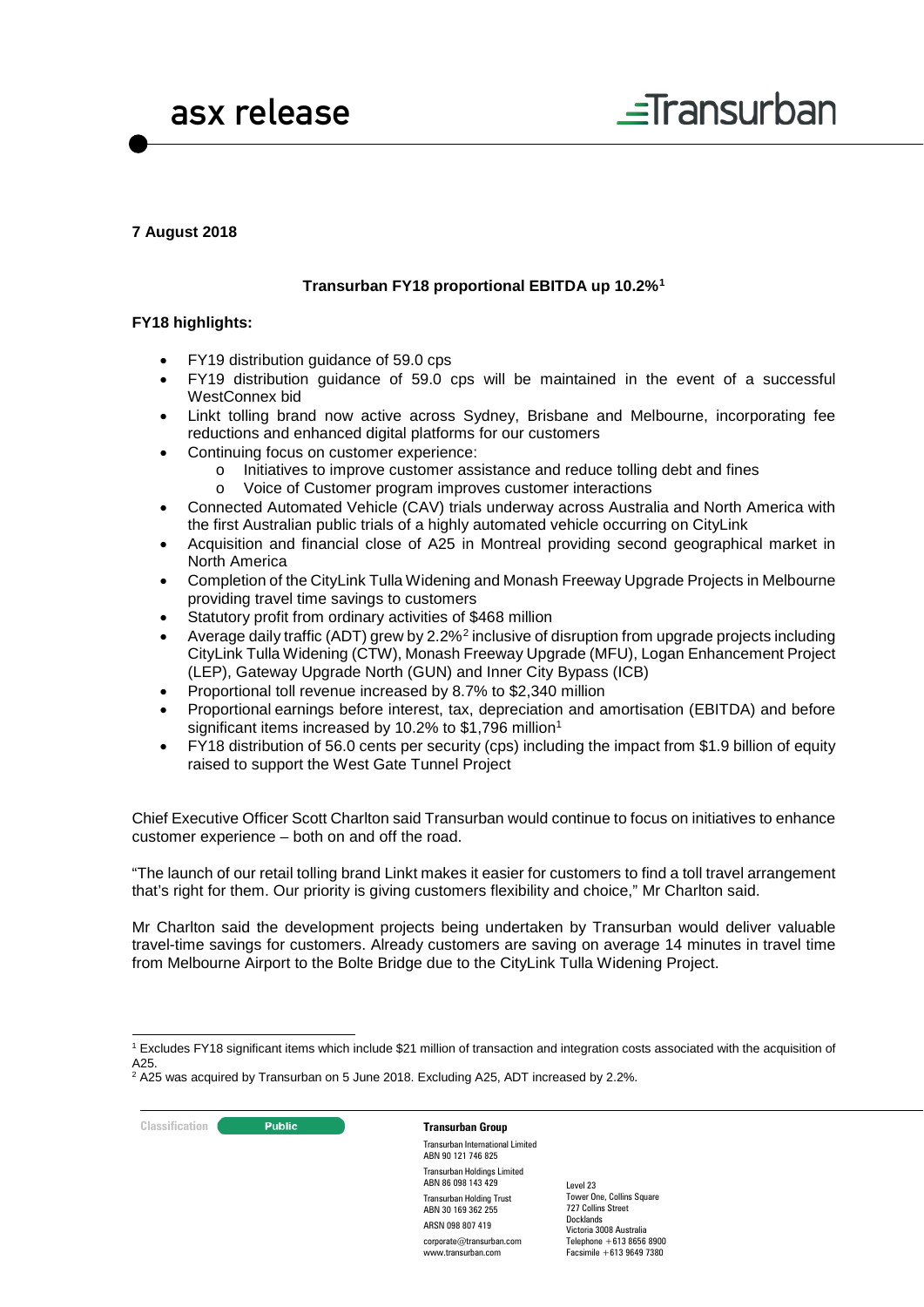#### **Key network activities**

#### **Sydney:**

For FY18:

- Proportional toll revenue increased 8.3% to \$944 million
- ADT increased 3.1% to 666,000 trips
- EBITDA grew by 9.1%
- NorthConnex project is progressing with the majority of tunnelling completed[3](#page-1-0)
- Trials of partially-automated vehicles in progress in NSW, in partnership with Transport for NSW and RMS
- For the June quarter average workday traffic increased 2.5% and average weekend/public holiday traffic increased 4.1%
- For the June quarter, car traffic increased 3.2% and large vehicle traffic increased 3.9%

"Last year we worked with Roads and Maritime Services (RMS) to trial a six-month closure of the Cleveland Street off-ramp – a known pinch point on the Eastern Distributor. During the trial we observed improved traffic flow and travel reliability on both the Eastern Distributor and the adjacent South Dowling Street (non-tolled alternative), which led to improved safety for staff involved in daily closures and customers. This resulted in us permanently closing the off-ramp in February 2018," Mr Charlton said.

#### **Melbourne:**

For FY18:

- Toll revenue increased 13.4% to \$780 million
- ADT increased 1.4% to 828,000 transactions
- EBITDA grew by 15.7%
- CTW and MFU projects were completed ahead of budget and schedule.
- CityLink traffic continues to be impacted by CTW State works
- West Gate Tunnel planning scheme amendment passed through both houses of the Victorian Parliament.[4](#page-1-1) Over 2,000 workers are currently contributing to the project
- Retail tolling brand, Linkt, launched in Melbourne in July 2018, alongside reduced fees for customers
- For the June quarter average workday traffic increased 3.6% and average weekend/public holiday traffic increased 6.4%
- For the June quarter, car traffic increased 3.7% and large vehicle traffic increased 8.7% for the quarter

"Now that the CityLink Tulla Widening and Monash Freeway Upgrade projects are complete customers are benefitting from additional capacity and quicker travel times," Mr Charlton said.

"In addition the West Gate Tunnel Project is progressing well and we welcome the certainty the planning scheme amendment provides."

<span id="page-1-1"></span><span id="page-1-0"></span><sup>&</sup>lt;sup>4</sup> Legislative approval for the CityLink funding sources is pending. The State has confirmed that it is Government policy intention to implement the necessary legislative support for the CityLink concession deed amendments during the WGTP construction period.



Transurban International Limited ABN 90 121 746 825 Transurban Holdings Limited ABN 86 098 143 429 Transurban Holding Trust ABN 30 169 362 255 ARSN 098 807 419 corporate@transurban.com www.transurban.com

<sup>&</sup>lt;sup>3</sup> The delivery timeframe is currently under review. Project expected to remain within Transurban's budget.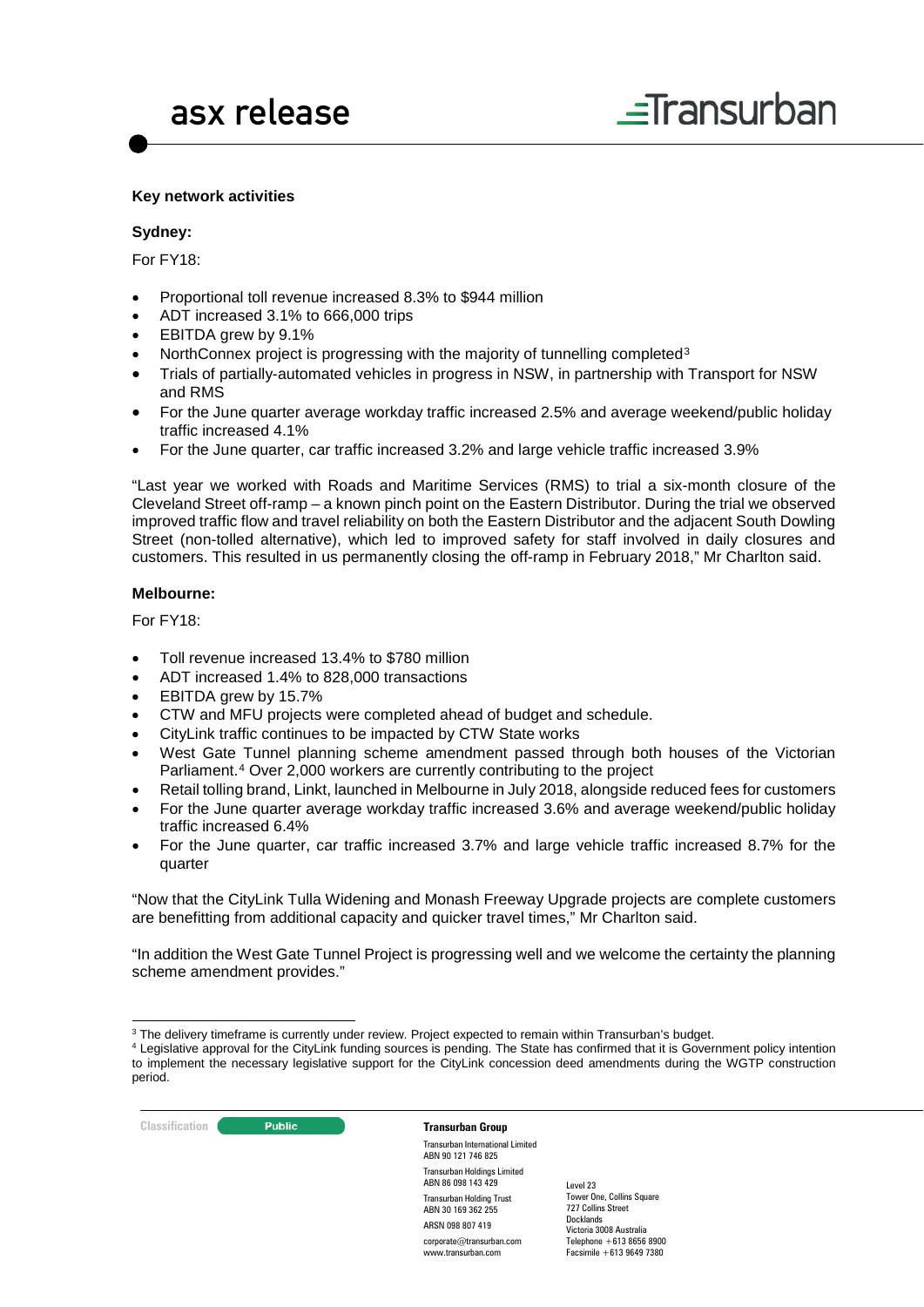#### **Brisbane:**

For FY18:

- Proportional toll revenue increased 2.1% to \$393 million. Revenue for the period incorporates changes to fees that have occurred throughout the year
- ADT increased 2.6% to 404,000 trips
- EBITDA was up 4.0%
- The three development projects in Brisbane are progressing well, including the \$60 million Inner City Bypass (ICB) project which is to be completed in the coming weeks
- Transurban Queensland to deliver operations & maintenance (O&M) on the ICB post-completion
- Introduction of Linkt retail tolling brand in Brisbane including the Linkt and LinktGO mobile apps and lower fees for customers
- For the June quarter average workday traffic increased 0.9% and average weekend/public holiday traffic increased 1.7%
- For the June quarter, car traffic increased 0.4% and large vehicle traffic increased 5.2%

"In Brisbane we have made significant improvements for our customers. For instance we have introduced two new apps, launched a new website and have made it simpler for customers to avoid fees. We have also worked with our government partners to change legislation which now bundles customer Notices of Demand and reduces administration fees," Mr Charlton said.

## **North America:**

For FY18:

- Toll revenue grew  $7.1\%$ <sup>[5](#page-2-0)</sup> to \$223 million
- ADT increased  $1.9\%$ <sup>[6](#page-2-1)</sup> to 144,000 trips
- EBITDA grew by 12.4%<sup>[7](#page-2-2)</sup>
- 395 Express Lanes construction is progressing well with service commencement expected in late 2019
- Design-Build request for proposal for the Fredericksburg Extension project issued; financial close expected in 2019
- Conducting CAV trials in partnership with the Federal Highway Administration and Virginia Department of Transportation, testing roadside-to-vehicle technologies and platooning
- A25 integration activities have commenced and are expected to be complete in FY19
- Peak traffic in the peak direction<sup>[8](#page-2-3)</sup> on the A25 was 3,017 vehicles per hour
- For the June quarter average workday toll revenue on the 95 Express Lanes increased 3.4% to US\$365,000. The average dynamic toll price for the quarter was US\$8.45
- For the June quarter average workday toll revenue on the 495 Express Lanes decreased 13.6% to US\$294,000. High growth in previous corresponding period contributed to the decrease in average workday toll revenue on the 495 Express Lanes. The average dynamic toll price for the quarter was US\$5.40

**Classification Constitution Transurban Group** 

Transurban International Limited ABN 90 121 746 825 Transurban Holdings Limited ABN 86 098 143 429 Transurban Holding Trust ABN 30 169 362 255 ARSN 098 807 419 corporate@transurban.com www.transurban.com

<span id="page-2-0"></span> <sup>5</sup> Excluding A25 which was acquired on 5 June 2018, toll revenue increased by 4.5%.

<span id="page-2-1"></span><sup>&</sup>lt;sup>6</sup> ADT includes traffic numbers for A25 prior to Transurban ownership and is shown for comparison purposes. Excluding A25 North America ADT was flat at 0.0%.

<sup>&</sup>lt;sup>7</sup> Excluding A25, EBITDA grew by 7.9%.

<span id="page-2-3"></span><span id="page-2-2"></span><sup>&</sup>lt;sup>8</sup> Peak direction on the A25 means southbound in the morning peak and northbound in the evening peak.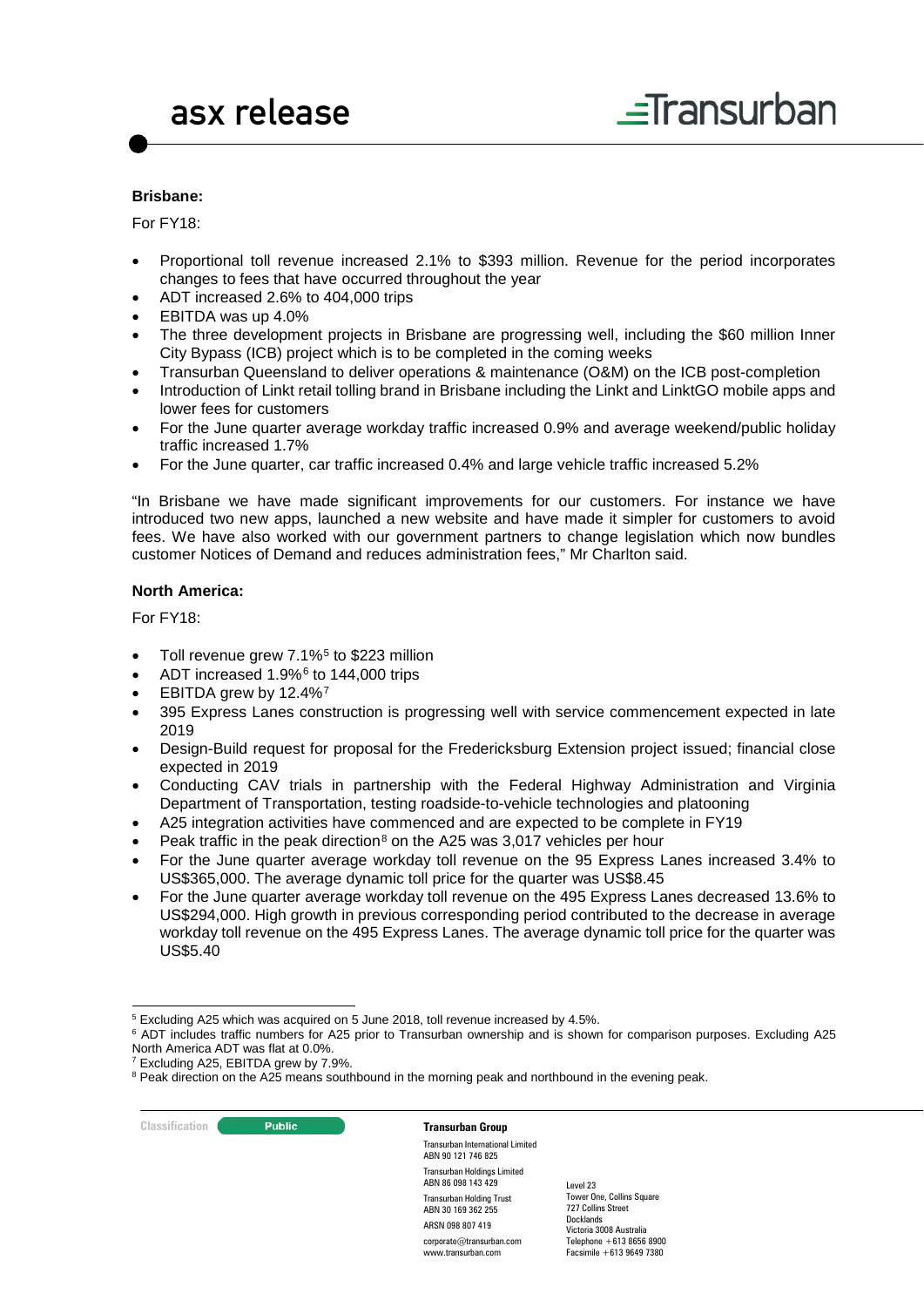

"The A25 is our first asset in Montreal and provides opportunities to build on our expertise in North America," Mr Charlton said.

#### **Distribution and DRP**

A distribution totalling 28.0 cps will be paid on 10 August 2018 for the six months ended 30 June 2018. This will consist of a 25.5 cps distribution from Transurban Holding Trust and a 2.5 cps fully franked dividend from Transurban Holdings Limited.

#### **Outlook**

FY19 distribution guidance of 59.0 cps has been provided including 2.0 cps fully franked.

#### **Market briefing**

Transurban will be providing a market briefing at 9.30am (AEST) today, 7 August 2018. The market briefing will be webcast via the Transurban website at transurban.com.

**ENDS**

 $2222$ 

**Amanda Street** Company Secretary

**Investor enquiries**

**Lauren Balbata** Investor Relations Manager +613 9612 6909

**Media enquiries**

**Josie Brophy** Senior Advisor, Media and Communication +614 h3716 5424

*Note: Further details are provided in the Appendices and Investor Presentation attached to this release.* 

#### **Classification C Transurban Group**

Transurban International Limited ABN 90 121 746 825 Transurban Holdings Limited ABN 86 098 143 429 Transurban Holding Trust ABN 30 169 362 255 ARSN 098 807 419

corporate@transurban.com www.transurban.com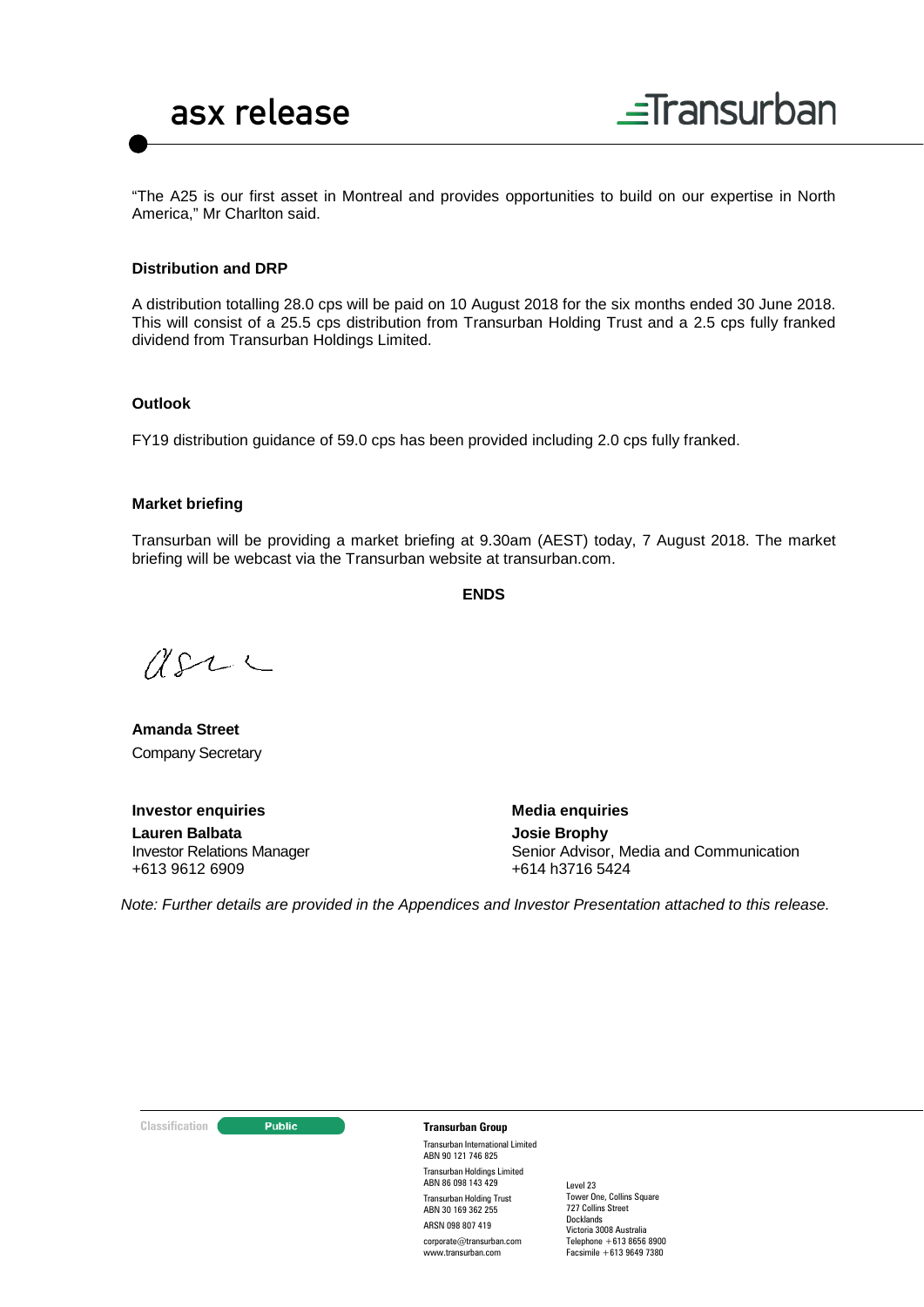## **Appendix 1:**

Statutory results

|                                                                                                                       | <b>FY17</b> | <b>FY18</b> |
|-----------------------------------------------------------------------------------------------------------------------|-------------|-------------|
|                                                                                                                       | \$M         | \$M         |
| <b>Toll revenue</b>                                                                                                   | 2,083       | 2,249       |
| Construction revenue                                                                                                  | 592         | 989         |
| Other revenue                                                                                                         | 57          | 60          |
| <b>Total revenue</b>                                                                                                  | 2,732       | 3,298       |
| Employee benefit expense                                                                                              | (168)       | (180)       |
| Road operating costs                                                                                                  | (335)       | (326)       |
| Construction costs                                                                                                    | (592)       | (989)       |
| Transaction and integration costs                                                                                     | (5)         | (21)        |
| Corporate/other expenses                                                                                              | (106)       | (133)       |
| <b>Total costs</b>                                                                                                    | (1,206)     | (1,649)     |
| Earnings before depreciation and amortisation,<br>net finance costs, equity accounted investments<br>and income taxes | 1,526       | 1,649       |
| Depreciation and amortisation                                                                                         | (628)       | (671)       |
| Net finance costs                                                                                                     | (749)       | (722)       |
| Share of net profits of equity accounted investments                                                                  | 25          | 33          |
| Profit before income tax                                                                                              | 174         | 289         |
| Income tax benefit                                                                                                    | 35          | 179         |
| <b>Profit from continuing operations</b>                                                                              | 209         | 468         |

**Classification C Transurban Group** 

Transurban International Limited ABN 90 121 746 825 Transurban Holdings Limited ABN 86 098 143 429 Transurban Holding Trust ABN 30 169 362 255 ARSN 098 807 419

corporate@transurban.com www.transurban.com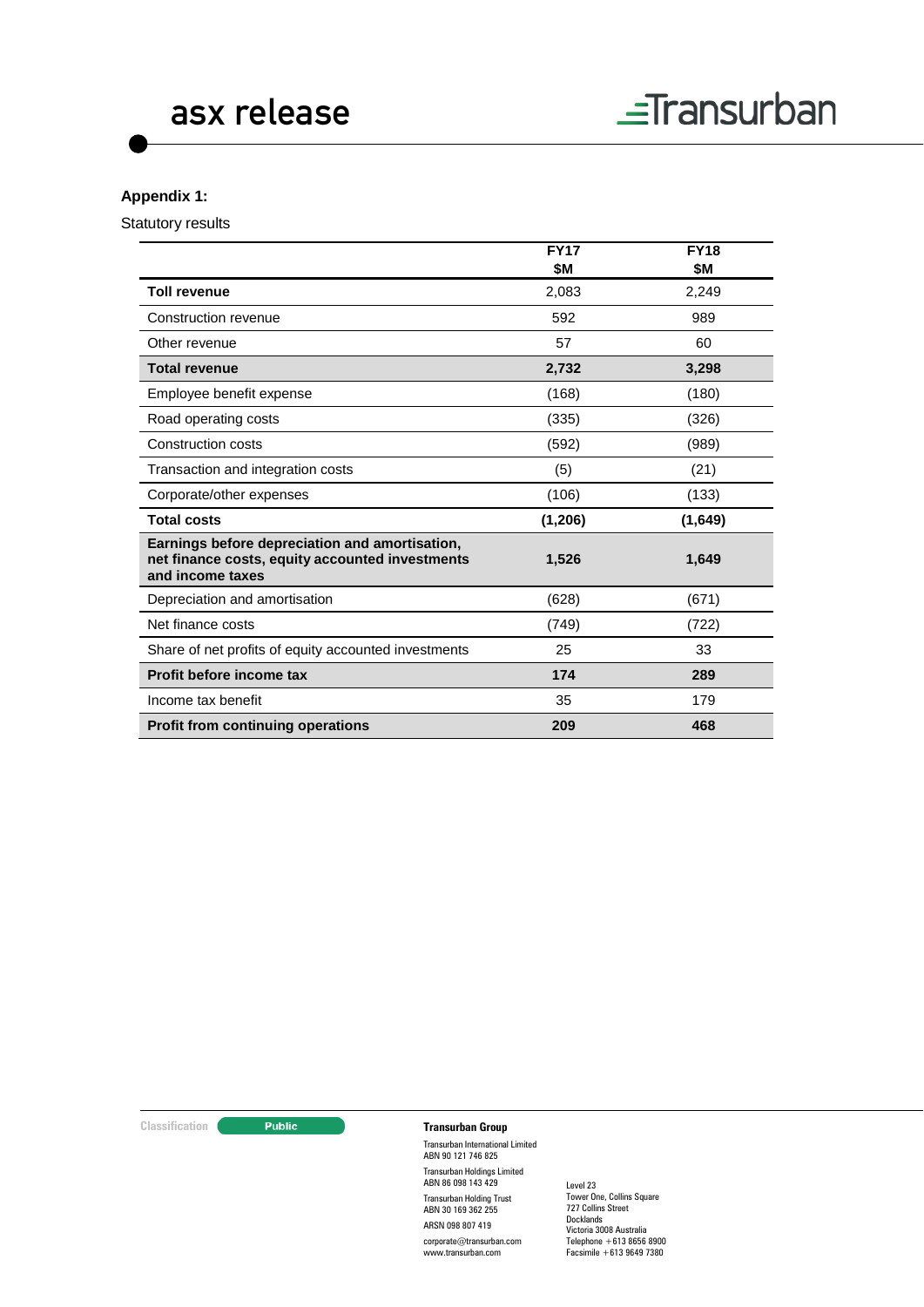# **Appendix 2:**

Proportional results

|                                                | <b>FY17</b><br>\$М       | <b>FY18</b><br>\$M | % change |
|------------------------------------------------|--------------------------|--------------------|----------|
| Toll revenue                                   | 2,153                    | 2,340              | 8.7%     |
| Other revenue <sup>7</sup>                     | 51                       | 56                 | 8.6%     |
| <b>Total revenue</b>                           | 2,204                    | 2,396              | 8.7%     |
| Total costs <sup>9</sup>                       | (575)                    | (600)              | 4.5%     |
| <b>EBITDA (excluding significant</b><br>items) | 1,629                    | 1,796              | 10.2%    |
| Significant items                              | $\overline{\phantom{0}}$ | (21)               | n/m      |
| <b>EBITDA</b>                                  | 1,629                    | 1,775              | 8.9%     |

<span id="page-5-0"></span><sup>9</sup> Restated FY17 figures reflect a reclassification impacting Other revenue and Total costs. FY18 is presented on a consistent basis.

**Classification Construction Transurban Group** 

Transurban International Limited ABN 90 121 746 825 Transurban Holdings Limited ABN 86 098 143 429 Transurban Holding Trust ABN 30 169 362 255 ARSN 098 807 419 corporate@transurban.com www.transurban.com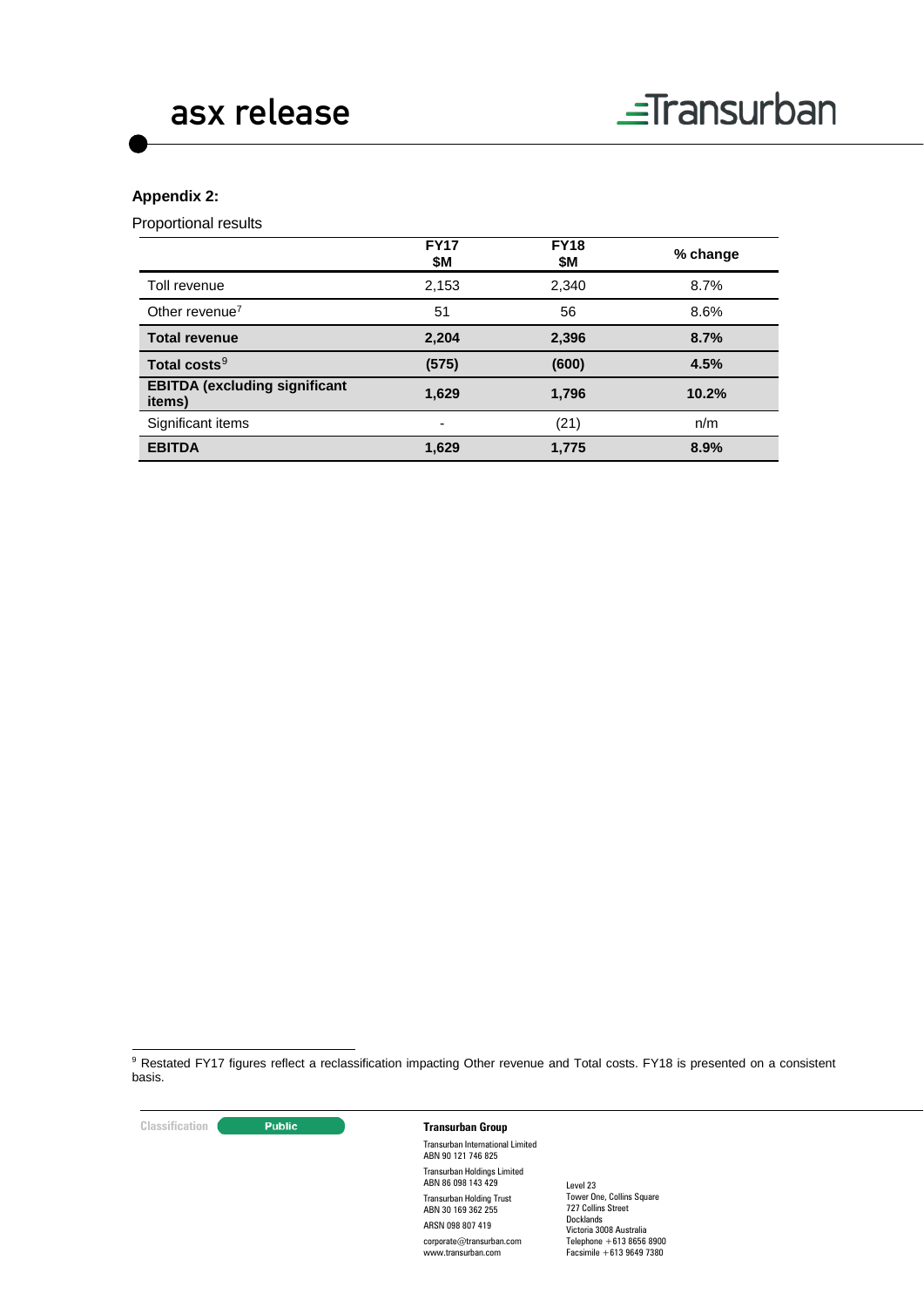## **Appendix 3:**

Proportional results by segment (excluding significant items)

| <b>FY18</b>                                               | Sydney | <b>Melbourne</b> | <b>Brisbane</b> | <b>North</b><br>America | Corporate<br>and other | Total |
|-----------------------------------------------------------|--------|------------------|-----------------|-------------------------|------------------------|-------|
| Toll revenue (\$M)                                        | 944    | 780              | 393             | 223                     |                        | 2,340 |
| Other revenue (\$M)                                       | 28     | 23               | 3               | 1                       | 1                      | 56    |
| Total revenue (\$M)                                       | 972    | 803              | 396             | 224                     | 1                      | 2,396 |
| Total costs (\$M)                                         | (206)  | (115)            | (117)           | (94)                    | (68)                   | (600) |
| <b>EBITDA</b> (excluding<br>significant items) (\$M)      | 766    | 688              | 279             | 130                     | (67)                   | 1,796 |
| Toll revenue growth                                       | 8.3%   | 13.4%            | 2.1%            | 7.1%                    | N/A                    | 8.7%  |
| Traffic growth                                            | 3.1%   | 1.4%             | 2.6%            | 1.9%                    | N/A                    | 2.2%  |
| EBITDA growth<br>(excluding significant<br><i>items</i> ) | 9.1%   | 15.7%            | 4.0%            | 12.4%                   | (31.9%)                | 10.2% |

# **Classification C Transurban Group**

Transurban International Limited ABN 90 121 746 825 Transurban Holdings Limited ABN 86 098 143 429 Transurban Holding Trust ABN 30 169 362 255 ARSN 098 807 419 corporate@transurban.com www.transurban.com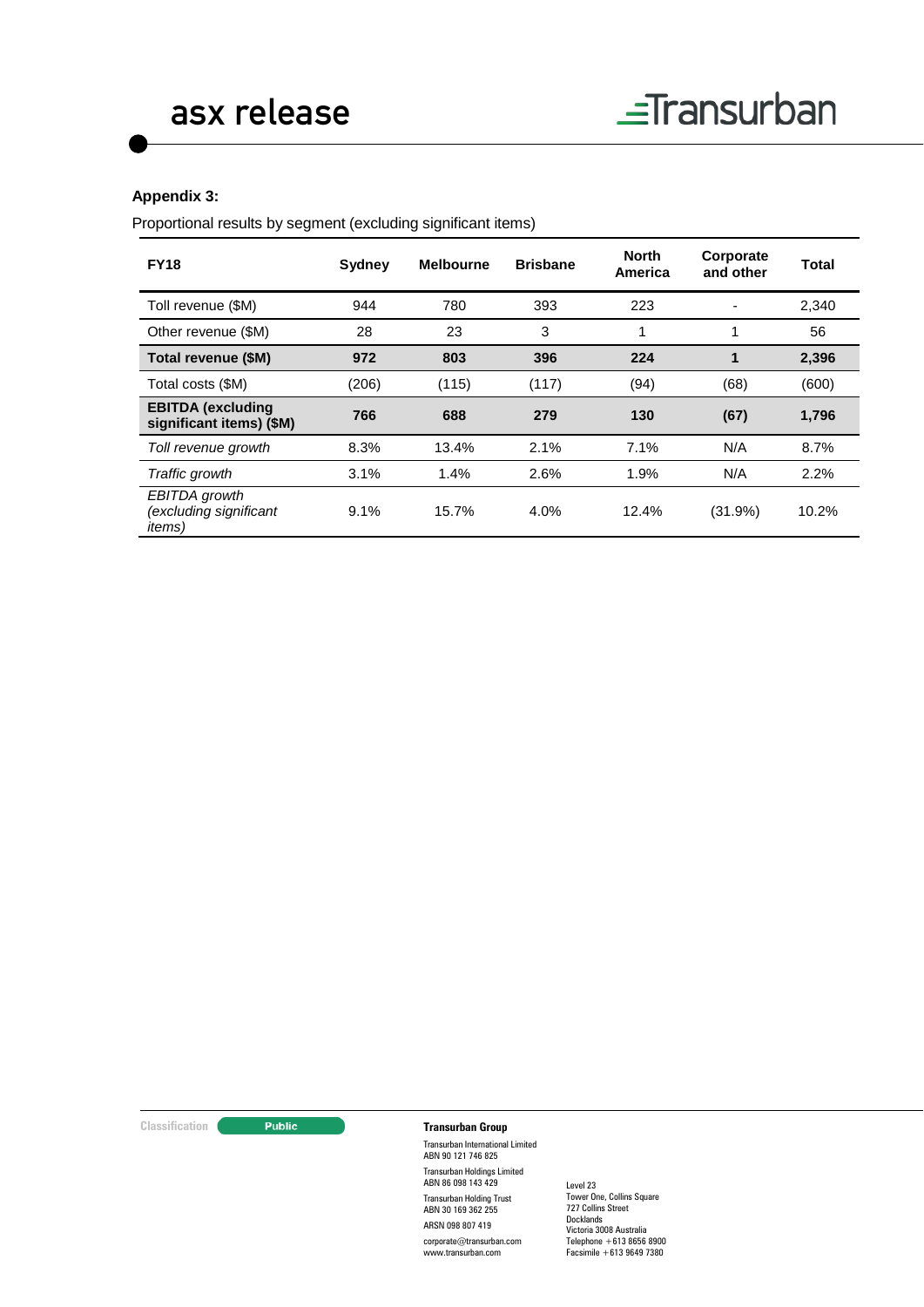# **Appendix 4:**

Reconciliation of Statutory EBITDA to Proportional EBITDA

|                                                                                                   | <b>FY17</b><br>\$M | <b>FY18</b><br>\$M |
|---------------------------------------------------------------------------------------------------|--------------------|--------------------|
| <b>Statutory EBITDA</b>                                                                           | 1,526              | 1,649              |
| Less: EBITDA attributable to non-controlling interest - ED                                        | (25)               | (27)               |
| Less: EBITDA attributable to non-controlling interest $-$ TQ                                      | (161)              | (166)              |
| Add: M5 proportional EBITDA                                                                       | 121                | 131                |
| Add: NWRG proportional EBITDA                                                                     | 168                | 186                |
| Add: Toll and other revenue on A25 concessional financial<br>asset recognised as financial income | ٠                  | 2                  |
| <b>Proportional EBITDA</b>                                                                        | 1,629              | 1,775              |
| Significant items                                                                                 |                    | 21                 |
| <b>Proportional EBITDA (excluding significant items)</b>                                          | 1,629              | 1,796              |

# **Classification Construction Transurban Group**

Transurban International Limited ABN 90 121 746 825 Transurban Holdings Limited ABN 86 098 143 429 Transurban Holding Trust ABN 30 169 362 255 ARSN 098 807 419 corporate@transurban.com

www.transurban.com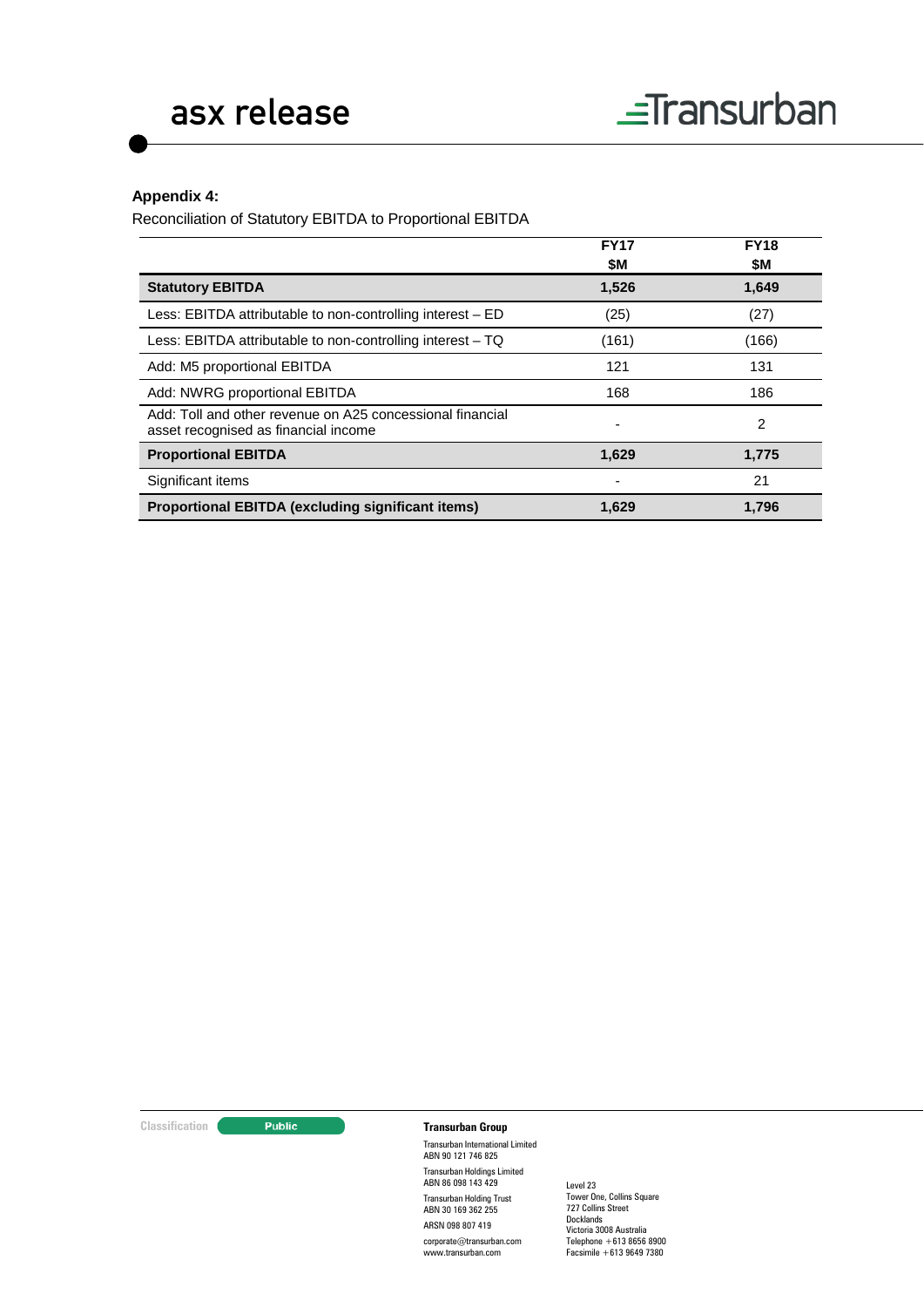# **Appendix 5:**

Reconciliation of Statutory Cash Flow from operating activities to Free Cash

|                                                                                       | <b>FY17</b><br>\$Μ | <b>FY18</b><br>\$Μ |
|---------------------------------------------------------------------------------------|--------------------|--------------------|
| Cash flows from operating activities                                                  | 837                | 1,053              |
| Add back transaction and integration costs related to acquisitions                    | 113                | 20                 |
| Add back payments for maintenance of intangible assets                                | 69                 | 95                 |
| Less cash flow from operating activities from consolidated non-100% owned<br>entities | (312)              | (350)              |
| Less allowance for maintenance of intangible assets for 100% owned assets             | (61)               | (49)               |
|                                                                                       |                    |                    |
| Adjust for distributions and interest received from non-100% owned entities           |                    |                    |
| ED distribution                                                                       | 55                 | 59                 |
| M5 distribution and term loan note payments                                           | 68                 | 82                 |
| TQ distribution and shareholder loan note payments                                    | 161                | 164                |
| NorthWestern Roads Group distribution <sup>10</sup>                                   | 290                | 141                |
| Free cash                                                                             | 1,220              | 1,215              |

<span id="page-8-0"></span>10 FY17 NWRG distribution included a \$174 million capital release; FY18 capital releases were nil.

**Classification Construction Transurban Group** Transurban International Limited ABN 90 121 746 825 Transurban Holdings Limited ABN 86 098 143 429 Transurban Holding Trust ABN 30 169 362 255 ARSN 098 807 419 corporate@transurban.com www.transurban.com Level 23 Tower One, Collins Square 727 Collins Street Docklands Victoria 3008 Australia Telephone +613 8656 8900 Facsimile +613 9649 7380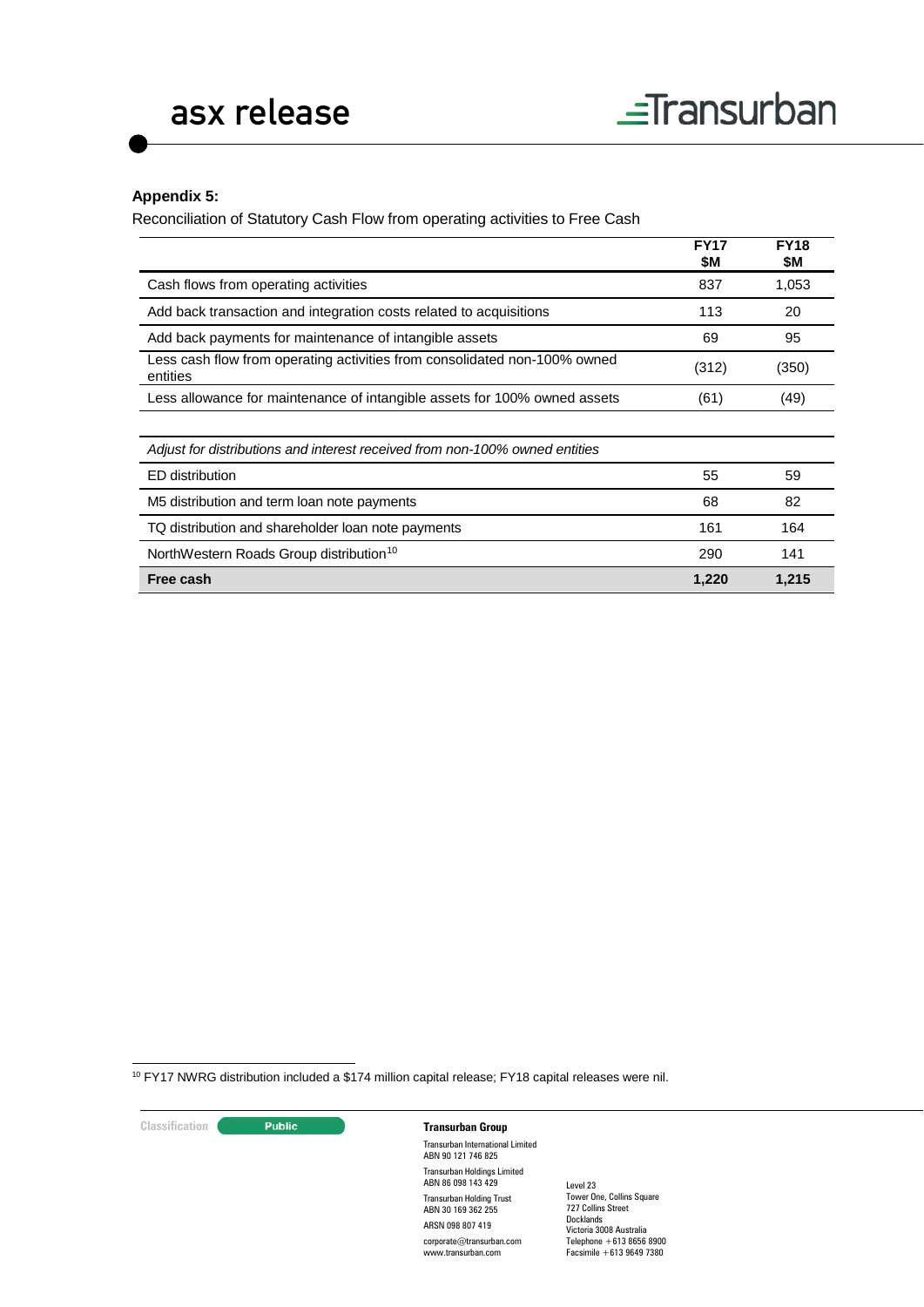# **Appendix 6:**

Traffic and revenue performance<sup>[11](#page-9-0)</sup>

| <b>FY18</b>     | <b>Proportional toll revenue (AUD)</b><br>% change | <b>ADT</b><br>% change |  |
|-----------------|----------------------------------------------------|------------------------|--|
| Sydney          | 8.3%                                               | 3.1%                   |  |
| Melbourne       | 13.4%                                              | 1.4%                   |  |
| <b>Brisbane</b> | 2.1%                                               | 2.6%                   |  |
| North America   | 7.1%                                               | 1.9%                   |  |

<span id="page-9-0"></span>11 All percentage changes are to the prior corresponding period and are calculated in AUD.

| <b>Classification</b> |  |  |
|-----------------------|--|--|
|                       |  |  |

## **Classification Classification Transurban Group**

Transurban International Limited ABN 90 121 746 825 Transurban Holdings Limited ABN 86 098 143 429 Transurban Holding Trust ABN 30 169 362 255 ARSN 098 807 419 corporate@transurban.com www.transurban.com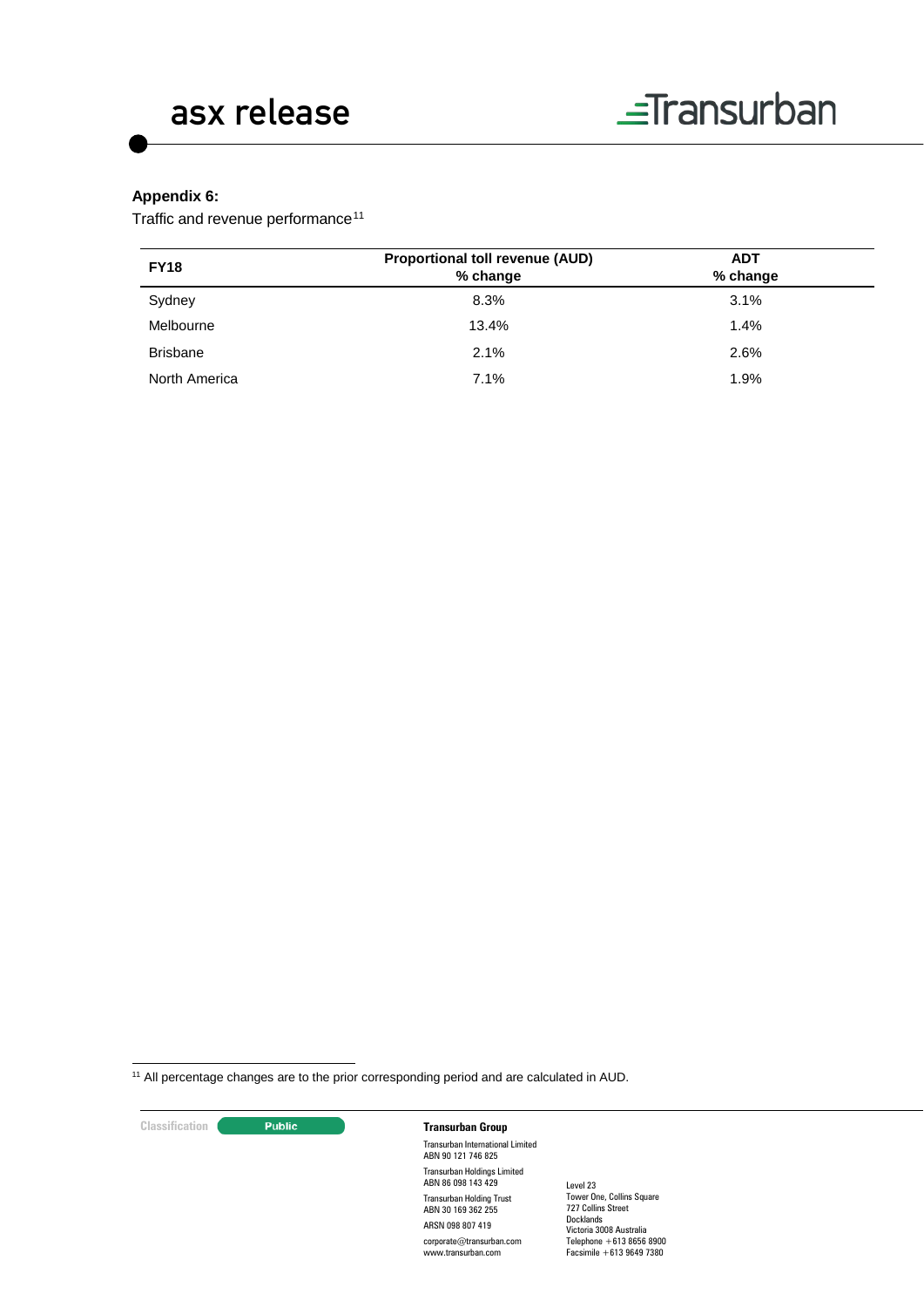# **Appendix 7:**

Traffic and revenue data

| Asset                     | Ownership |                                                    | <b>FY17</b> | <b>FY18</b> | %<br>change |
|---------------------------|-----------|----------------------------------------------------|-------------|-------------|-------------|
| Hills M2                  |           | <b>Total Toll Revenue</b><br>(\$AUDm) (net of GST) | \$277       | \$301       | 8.7%        |
|                           | 100%      | <b>Average Daily Trips</b><br>(000)                | 129         | 133         | 3.2%        |
|                           |           |                                                    |             |             |             |
| Lane Cove                 | 100%      | <b>Total Toll Revenue</b><br>(\$AUDm) (net of GST) | \$93        | \$100       | 6.8%        |
| Tunnel/ MRE               |           | <b>Average Daily Trips</b><br>(000)                | 89          | 92          | 3.3%        |
|                           |           |                                                    |             |             |             |
|                           | 100%      | <b>Total Toll Revenue</b><br>(\$AUDm) (net of GST) | \$63        | \$67        | 6.3%        |
| Cross City Tunnel         |           | <b>Average Daily Trips</b><br>(000)                | 38          | 39          | 1.5%        |
|                           |           |                                                    |             |             |             |
| M1 Eastern<br>Distributor | 75.1%     | <b>Total Toll Revenue</b><br>(\$AUDm) (net of GST) | \$135       | \$146       | 8.8%        |
|                           |           | <b>Average Daily Trips</b><br>(000)                | 56          | 59          | 4.5%        |
|                           |           |                                                    |             |             |             |
| Westlink M712             | 50%       | <b>Total Toll Revenue</b><br>(\$AUDm) (net of GST) | \$397       | \$438       | 10.3%       |
|                           |           | <b>Average Daily Trips</b><br>(000)                | 183         | 189         | 3.2%        |
|                           |           |                                                    |             |             |             |
| M5                        |           | <b>Total Toll Revenue</b><br>(\$AUDm) (net of GST) | \$271       | \$287       | 6.0%        |
|                           | 50%       | <b>Average Daily Trips</b><br>(000)                | 151         | 155         | 2.9%        |

<span id="page-10-0"></span><sup>12</sup> Average tolled trip length was 12.8 kilometres for the quarter on Westlink M7.

## **Classification Transurban Group**

Transurban International Limited ABN 90 121 746 825 Transurban Holdings Limited ABN 86 098 143 429 Transurban Holding Trust ABN 30 169 362 255 ARSN 098 807 419 corporate@transurban.com www.transurban.com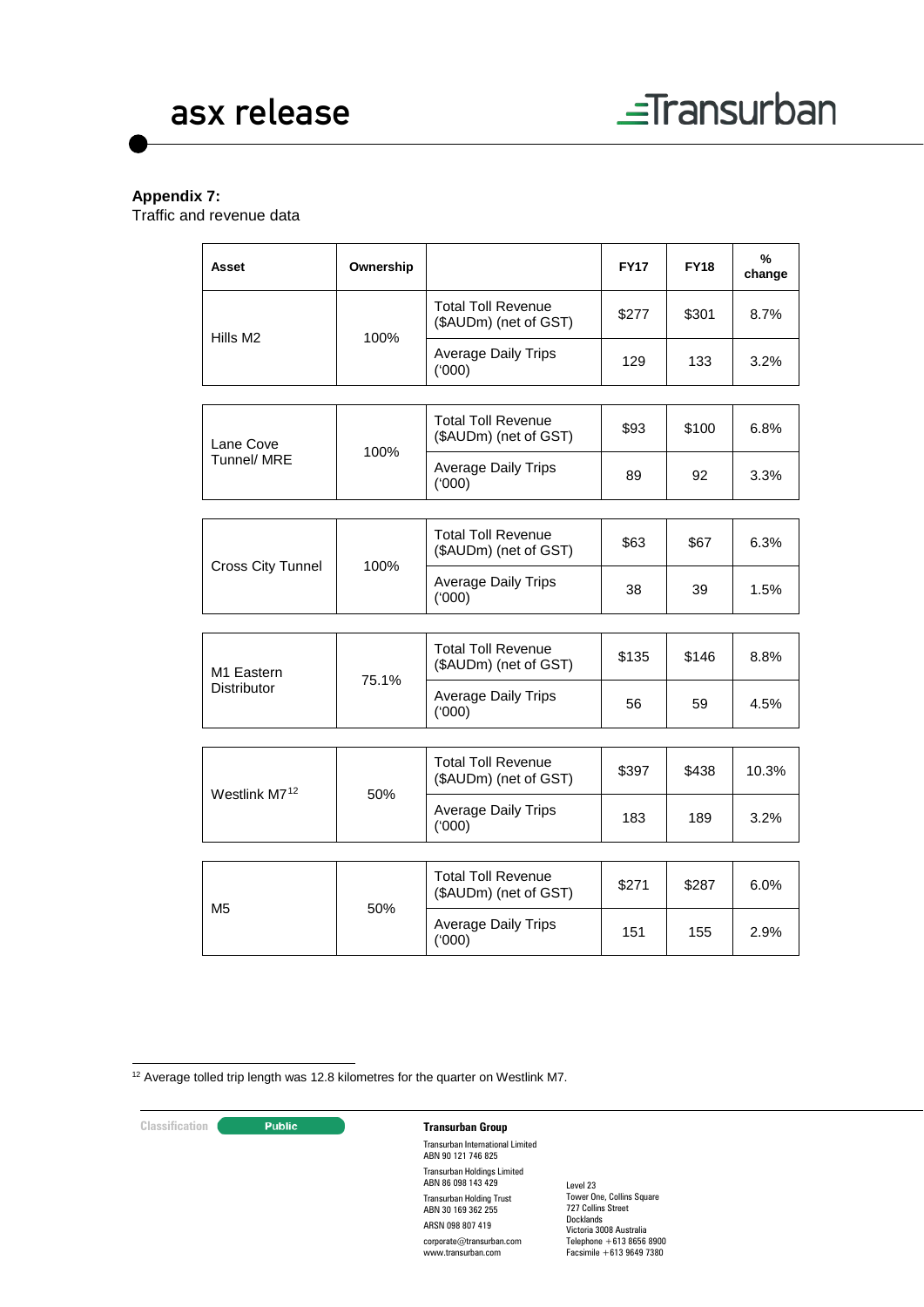| Asset          | Ownership |                                                    | <b>FY17</b> | <b>FY18</b> | %<br>change |
|----------------|-----------|----------------------------------------------------|-------------|-------------|-------------|
|                |           | <b>Total Toll Revenue</b><br>(\$AUDm) (net of GST) | \$687       | \$780       | 13.4%       |
| CityLink       | 100%      | Average Daily<br>Transactions ('000)               | 816         | 828         | 1.4%        |
| Gateway        | 62.5%     | <b>Total Toll Revenue</b><br>(\$AUDm) (net of GST) | \$219       | \$220       | 0.4%        |
| Motorway       |           | <b>Average Daily Trips</b><br>(000)                | 115         | 117         | 1.4%        |
|                |           |                                                    |             |             |             |
| Logan Motorway |           | <b>Total Toll Revenue</b><br>(\$AUDm) (net of GST) | \$183       | \$185       | 1.4%        |
|                | 62.5%     | Average Daily Trips<br>(000)                       | 164         | 168         | 2.7%        |
|                |           |                                                    |             |             |             |
| AirportlinkM7  | 62.5%     | <b>Total Toll Revenue</b><br>(\$AUDm) (net of GST) | \$112       | \$120       | 6.8%        |
|                |           | <b>Average Daily Trips</b><br>(000)                | 58          | 61          | 5.2%        |
|                |           |                                                    |             |             |             |
|                | 62.5%     | <b>Total Toll Revenue</b><br>(\$AUDm) (net of GST) | \$53        | \$54        | 1.0%        |
| Clem7          |           | <b>Average Daily Trips</b><br>(000)                | 28          | 28          | 2.2%        |
|                |           |                                                    |             |             |             |
|                |           | <b>Total Toll Revenue</b><br>(\$AUDm) (net of GST) | \$36        | \$37        | 3.5%        |
| Legacy Way     | 62.5%     | <b>Average Daily Trips</b><br>(000)                | 18          | 19          | 4.3%        |
|                |           |                                                    |             |             |             |
| Go Between     | 62.5%     | <b>Total Toll Revenue</b><br>(\$AUDm) (net of GST) | \$13        | \$13        | $(3.2\%)$   |
| <b>Bridge</b>  |           | <b>Average Daily Trips</b><br>(000)                | 11          | 11          | $(0.3\%)$   |
|                |           |                                                    |             |             |             |

**Classification C Transurban Group** 

Transurban International Limited ABN 90 121 746 825 Transurban Holdings Limited ABN 86 098 143 429 Transurban Holding Trust ABN 30 169 362 255 ARSN 098 807 419

corporate@transurban.com www.transurban.com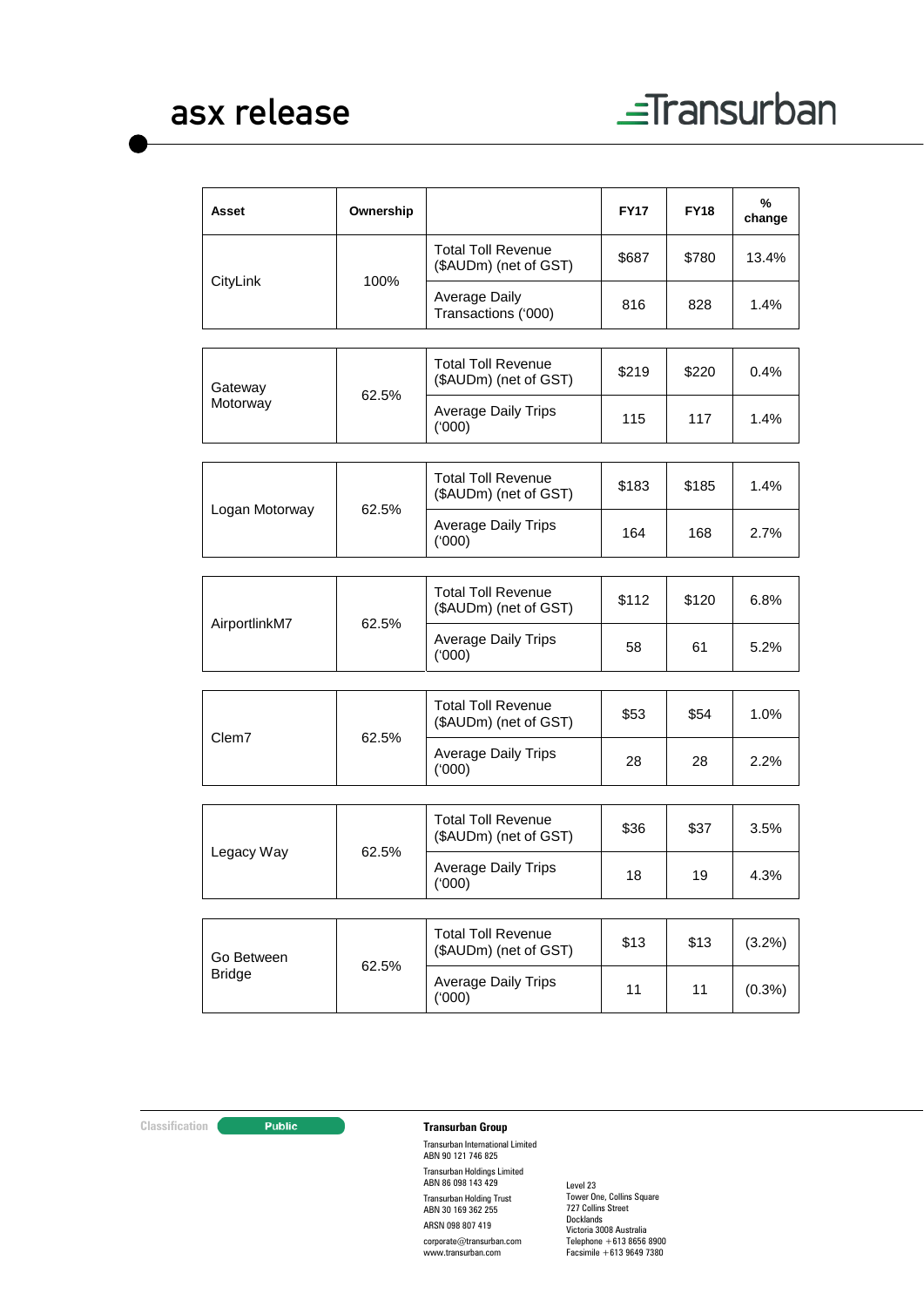| Asset                | Ownership |                                         | <b>FY17</b> | <b>FY18</b> | $\%$<br>change |
|----------------------|-----------|-----------------------------------------|-------------|-------------|----------------|
|                      |           | <b>Total Toll Revenue</b><br>(\$USDm)   | \$84        | \$93        | 10.9%          |
| 95 Express Lanes     | 100%      | <b>Average Daily Trips</b><br>(000)     | 49          | 50          | 1.2%           |
|                      |           |                                         |             |             |                |
| 495 Express<br>Lanes | 100%      | <b>Total Toll Revenue</b><br>(\$USDm)   | \$73        | \$76        | 4.0%           |
|                      |           | <b>Average Daily Trips</b><br>(000)     | 46          | 46          | $(1.2\%)$      |
|                      |           |                                         |             |             |                |
| $A25^{13}$           | 100%      | <b>Total Toll Revenue</b><br>$(\$CADm)$ | N/A         | \$5         | N/A            |
|                      |           | <b>Average Daily Trips</b><br>(000)     | 45          | 48          | 5.9%           |

<span id="page-12-0"></span>13 Transurban acquired A25 on 5 June 2018. Toll revenue data prior to Transurban ownership is not included. FY17 ADT includes numbers prior to Transurban ownership and is shown for comparison purposes.

**Classification Construction Transurban Group** 

Transurban International Limited ABN 90 121 746 825 Transurban Holdings Limited ABN 86 098 143 429 Transurban Holding Trust ABN 30 169 362 255 ARSN 098 807 419 corporate@transurban.com www.transurban.com